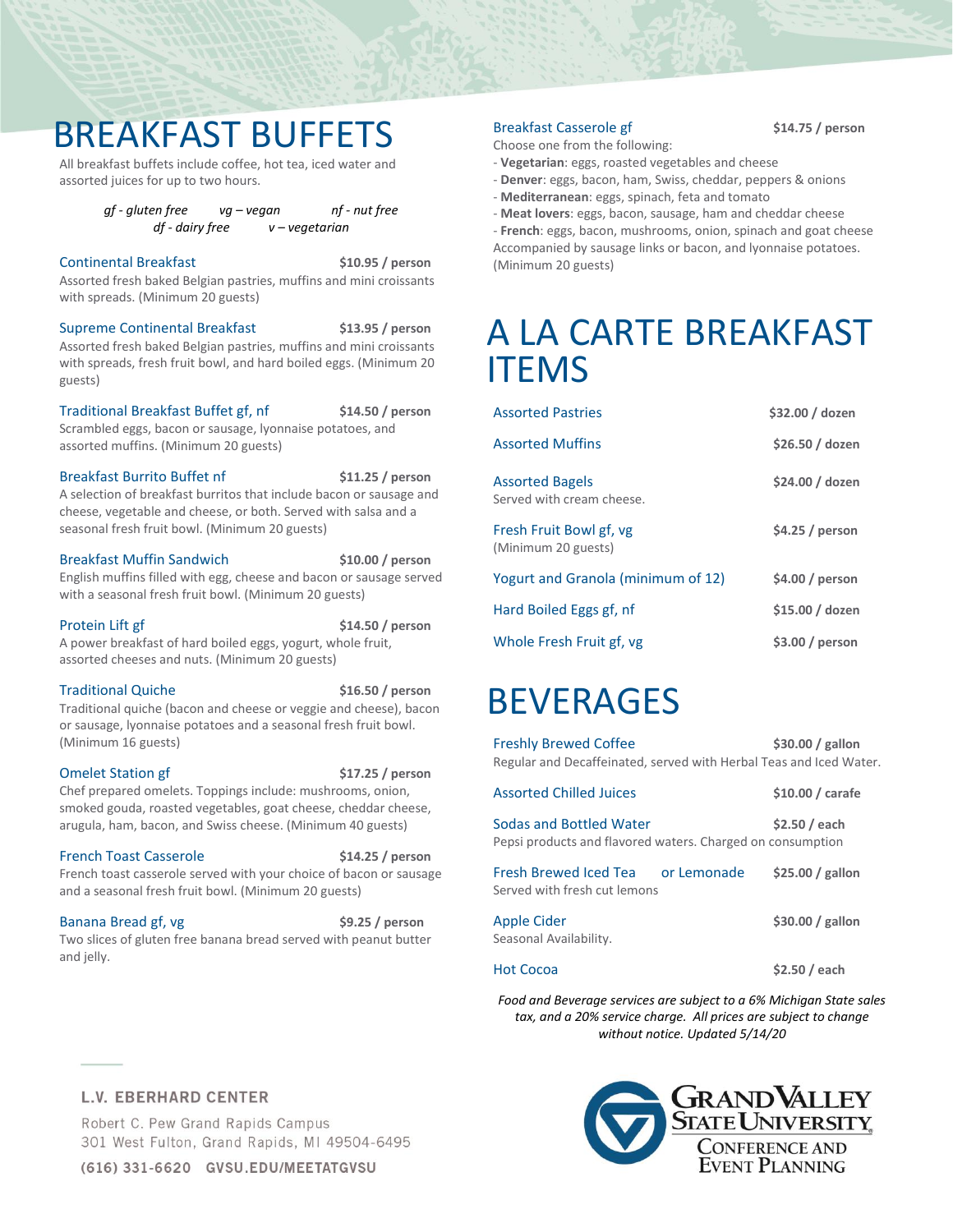# A LA CARTE BREAK **ITFMS**

| <b>Assorted Bakery Fresh Cookies</b>                                 | \$1.85 / dozen    |
|----------------------------------------------------------------------|-------------------|
| <b>Gluten Free Cookies</b>                                           | \$20.00 / dozen   |
| <b>Brownie Bites</b>                                                 | $$1.75/$ each     |
| Granola Bars                                                         | \$1.85 / each     |
| Fresh Vegetables and Dip gf, vg                                      | \$80.00 / per 25  |
| Domestic Cheese Assortment<br>Served with an assortment of crackers. | \$125.00 / per 25 |
| <b>Regular and Caramel Popcorn gf</b>                                | \$5.00/person     |
| <b>Dry Snacks</b>                                                    | \$3.00 / person   |
| <b>Dry Roasted Nuts</b>                                              | \$3.00 / person   |
| Chips (Individually Bagged)                                          | \$3.00/person     |

# THEMED BREAKS

The Energizer **\$11.95 / person** Assorted yogurts, granola bars, vegetables and dip and assorted juice. (Minimum 25 guests)

Ball Park Special **\$8.50 / person** Peanuts, popcorn, caramel corn and pretzels.

The Fresh Alternative **\$10.95 / person** Fresh whole fruit, assorted yogurts, trail mix and granola bars.

# BOXED LUNCHES

There are no beverages included with boxed lunch selections, sodas available for an additional charge.

### Traditional Boxed Lunch **\$13.50 / person**

An offering of assorted sandwiches or salads, chips and a cookie. Choices include: ham, turkey, turkey bacon ranch, tavern club, BBQ stack, chicken salad, roasted tomato and cheddar, cobb salad or a garden salad. (Minimum 10 guests)

### The Laker Boxed Lunch **\$14.50 / person**

Sandwich selections include: ham, turkey, turkey and bacon, vegetarian, chef salad or garden salad. All come with chips and your choice of hummus with veggies, potato salad or pasta salad and your choice of an apple or a cookie. \*salads only come with apple or cookie. (Minimum 10 guests)

# **L.V. EBERHARD CENTER**

Robert C. Pew Grand Rapids Campus 301 West Fulton, Grand Rapids, MI 49504-6495

# LUNCH SANDWICH BUFFETS

All sandwiches and wrap lunches are served with coffee, hot tea, and iced water as well as your choice of pasta or potato salad and gourmet chips. Select up to three choices. Available until 2p. *gf - gluten free vg – vegan nf - nut free* 

*df - dairy free v - vegetarian*

Chicken Fajita Wrap **\$14.50 / person** Fajita chicken with sautéed peppers and onions, cheddar cheese, and lettuce.

Chicken Caesar Wrap nf **\$14.00 / person** Grilled herb roasted chicken, Parmesan cheese, Romaine lettuce and Caesar dressing.

Turkey Club Wrap nf **\$14.25 / person** Slow roasted turkey, crisp bacon, cheddar cheese, tomatoes, and lettuce.

Peppered Steak Wrap **\$16.50 / person** Peppered Steak, Bleu cheese, tomatoes, lettuce and rosemary garlic aioli.

| Ham Wrap                  | $$14.00/$ person |
|---------------------------|------------------|
| Ham, cheese, and lettuce. |                  |

Turkey Wrap **\$14.00 / person** Turkey, cheese, and lettuce.

Vegan Wrap **\$14.50 / person** Roasted vegetables, roma tomatoes, lettuce and hummus. Served with vegan pasta salad.

Vegetarian Oriental Wrap vg **\$14.50 / person** Spring mix, chow mein noodles and marinated roasted oriental vegetables. Served with vegan pasta salad.

Roasted Turkey Sandwich nf **\$14.00 / person** Thin slices of roasted turkey breast with Swiss cheese, lettuce and tomato on an eight-grain bread.

Pesto Chicken Salad Croissant nf **\$14.00 / person** Seasoned chicken with celery, onions, apples mixed in a blend of pesto, mayo and Dijon mustard on a croissant bun.

French Chicken Sandwich **\$15.25 / person** Herb de Provence grilled chicken, ham, brie, lettuce with mayonnaise and mustard on a croissant bun.

Garden Fresh Sandwich gf, vg **\$16.50** / person Chef's choice garden vegetables served on gluten free bread with a side of hummus. Served with vegan potato salad.



(616) 331-6620 GVSU.EDU/MEETATGVSU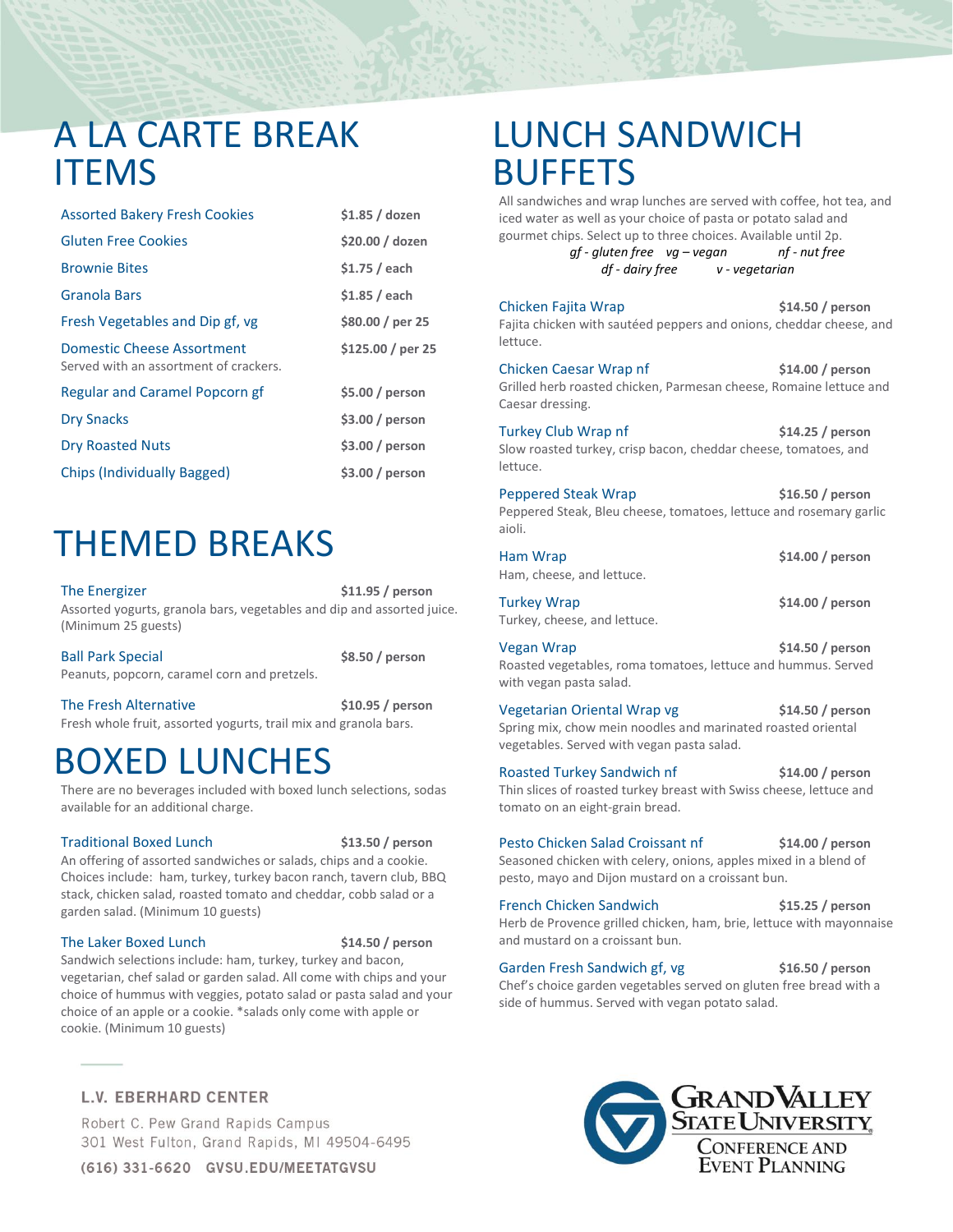# SPECIALTY LUNCH **BUFFETS**

All lunch buffets are served with coffee, hot tea, and iced water. All buffets have a minimum of 20 guests unless otherwise noted.

> *gf - gluten free vg – vegan nf - nut free df - dairy free v - vegetarian*

Soup, Sandwich or Wrap & Side Salad **\$19.25 / person** Served with a deli sandwich or wrap and a garden side salad.

Wrap Sandwich with Soup **\$16.25 / person** Served with an assortment of wraps, soup and your choice of pasta or potato salad and gourmet potato chips.

# Soup & Salad **\$16.00 / person**

Served with our European fresh baked bread.

## Soup By The Gallon **\$70.00** / gallon

25 guests or less - 1 soup selection 26 to 59 guests - 2 soup selections 60 guests or more - 3 soup selections **Soup selections:** Served with crackers Chicken and Wild Rice gf,nf Black Bean gf,vg,df,nf Tomato Bisque gf,nf,v Potato Cheese gf,nf,v White Chicken Chili gf,nf Beef Vegetable gf Chicken Noodle Texas Chili Gumbo

### Gourmet Salad Bar **\$17.85 / person**

Mixed greens and plentiful supply of topping to include: cucumber, shredded carrots, grape tomatoes, peppers, mushrooms, chopped hard boiled eggs, bacon, croutons, cheddar cheese, julienned red onion, Kalamata olives. Served with dressings and fresh baked European breads and butter.

### The Deli Sandwich Buffet **\$14.50 / person**

An assortment of pre-assembled sandwiches. Served with your choice of pasta or potato salad, and gourmet potato chips.

### Wrap Sandwich Buffet nf **\$14.50 / person**

An assortment of wraps served with your choice of pasta or potato salad and gourmet potato chips.

Fajita Buffet nf **\$17.25 / person**

Seasoned flank steak (gf) or seasoned chicken (gf) combined roasted peppers and onions served with six inch flour tortillas, shredded cheese, sour cream, and Spanish rice, accompanied by tortilla chips and salsa.

Taco Buffet gf **\$16.50 / person**

Ground beef (gf) or diced chicken (gf) served with hard and soft tortilla shells, Spanish rice, refried beans, lettuce, tomatoes, shredded cheese and sour cream, served with chips and salsa.

# **L.V. EBERHARD CENTER**

Robert C. Pew Grand Rapids Campus 301 West Fulton, Grand Rapids, MI 49504-6495

(616) 331-6620 GVSU.EDU/MEETATGVSU

Stir Fry Buffet **\$17.00 / person**

Stir fried strips of beef or chicken combined with sautéed oriental vegetables, rice, sweet and sour or teriyaki sauces.

### Sticky Chicken or Pork Buffet **\$17.50 / person**

Grilled sticky chicken or sticky pork served with bib lettuce cup and flour tortillas, power blend slaw with lime vinaigrette and cilantro coconut rice.

Burger Buffet **\$16.00 / person**

Build your own burger with all the trimmings including cheese, lettuce, tomato, onion and assorted condiments. Served with potato chips and your choice of pasta or potato salad. **Add vegan burger \$2.50 / person** 

## Midwest Mac & Cheese nf **\$16.00 / person**

Gourmet noodles and four cheese sauce with bacon, onion, asparagus and tomato. Served with a garden salad and European breads.

### Italian Festival Buffet nf **\$18.00 / person**

Pasta with marinara sauce with Italian sausage, pasta with pesto sauce and roasted vegetables, and pasta with Alfredo sauce and chicken; served with Caesar salad and fresh European breads. **Substitute Cajun Chicken Pasta +\$1.50 / person**

## Baked Potato and Salad Bowl Buffet gf **\$16.00 / person**

Hot baked potatoes served with sour cream, butter, cheddar cheese, bacon, steamed broccoli, and sautéed mushrooms. Accompanied by a salad bowl of gourmet greens, topped with assorted garden vegetables and served with European breads **Double baked potato toppings +\$4.75 / person**

## Build Your Own Lunch Buffet

Includes garden or Caesar salad and European breads and butter. (Minimum 25 guests)

| One Entrée with Two Sides  | \$22.00/person   |
|----------------------------|------------------|
| Two Entrées with Two Sides | \$25.25 / person |

## Entree Selections:

Lemon Herb Chicken gf Asian Flank Steak Fire Roasted Apple Chicken Bistro Steak gf Pesto Chicken gf, nf Savory Sliced Pork Loin Piccata Chicken gf, nf Midwest Mac & Cheese nf Cajun Chicken Pasta Chardonnay Chicken Side Selections: Chicken Pesto Primavera

Green Beans Amandine gf, df, vg Roasted Brussel Sprouts, Bacon and Onion gf, df Primavera Vegetable Medley gf, nf, v Honey Tarragon Glazed Carrots gf, nf, v Garlic Mashed Potatoes gf, v Rosemary Garlic Redskin Potatoes gf, vg, df, nf Mashed Sweet Potato Four cheese Cavatappi v (+\$2.00 / person)

Vegetable Risotto gf, vg, df, nf (+\$2.00 / person) Rosemary and Sage Yukon Potatoes

Rice Pilaf

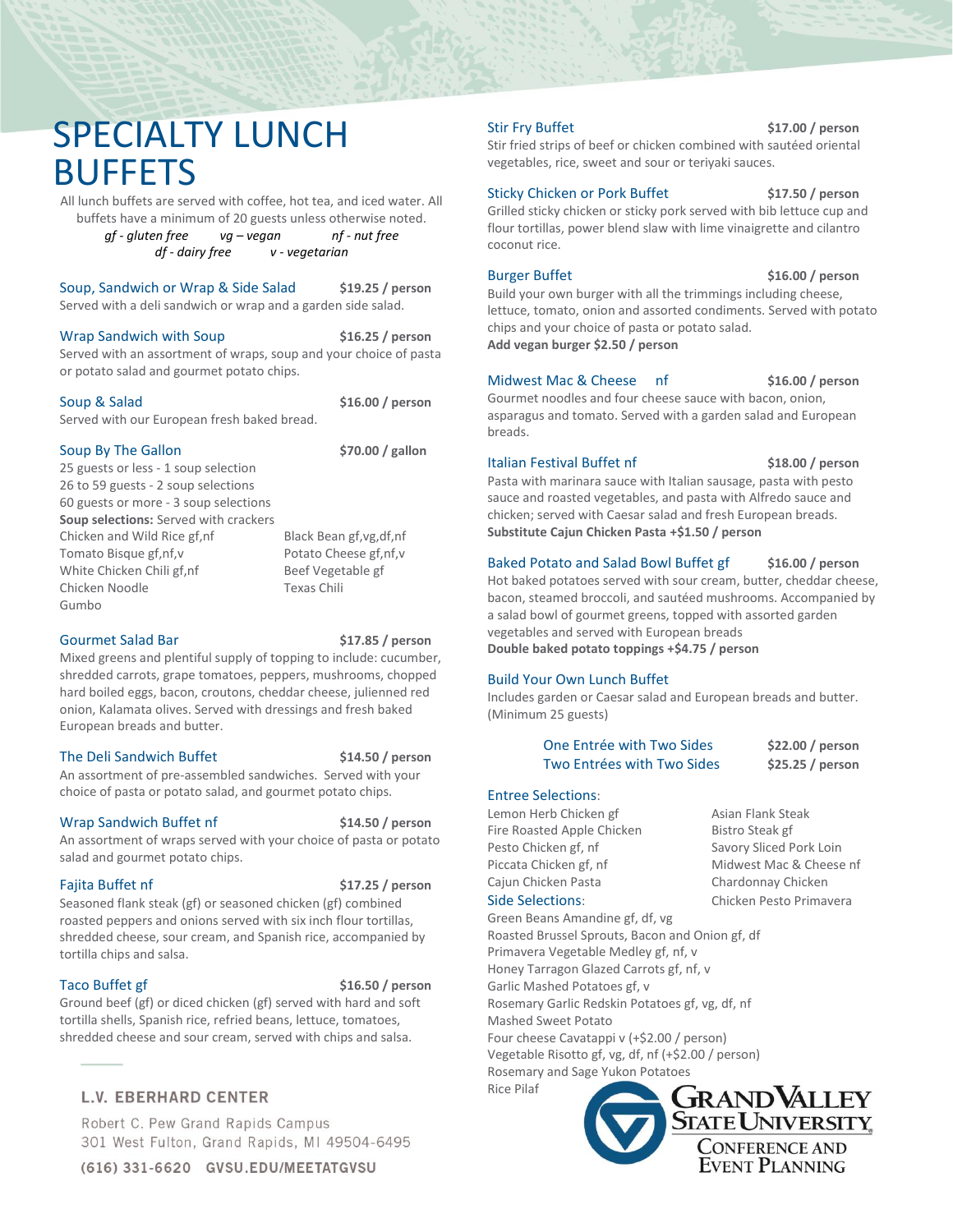# GOURMET ENTRÉE SALADS

All gourmet salad entrees are served with coffee, hot tea, and iced water and European breads and butter unless otherwise noted. Select up to three choices. Minimum of 5 per selection.

> *gf - gluten free vg – vegan nf - nut free df - dairy free v - vegetarian*

Cobb Salad gf, nf **\$15.75 / person**

Romaine lettuce, grilled chicken, Gorgonzola cheese, diced egg, crispy bacon, vine ripe tomatoes, red onion and avocado.

Caesar Salad nf **\$13.75 / person** Crisp Romaine lettuce, grilled chicken topped with parmesan cheese, seasoned croutons and Caesar dressing (gf).

Pesto Chicken Salad Plate **\$12.50 / person** Seasoned chicken with celery, onions and apples mixed in a blend of pesto, mayo and Dijon mustard served on a bed of baby greens.

Fajita Salad gf, nf **\$14.75** / person Romaine lettuce, grilled chicken, sautéed onions, avocado, black bean corn salsa and cheddar cheese. Served with chips and salsa. (does not include breads and butter)

Garden Salad gf, nf, v **\$9.25** / person Fresh baby greens topped with assorted garden vegetables and a Parmesan crisp.

Michigan Splendor Salad gf **\$14.50 / person** Assorted baby greens, grilled chicken topped with dried cherries, Gorgonzola cheese, red onion and candied pecans.

### Salad Upgrades

| \$4.50/person     |
|-------------------|
| \$8.00 / person   |
| $$10.00 /$ person |
| $$7.00 /$ person  |
| \$2.65/person     |
|                   |

# ALA CARTE SIDE SALADS

All side salads are served with European breads and butter

Garden Salad gf, nf, v **\$4.50** / person Fresh baby greens topped with assorted garden vegetables and a Parmesan crisp and served with a selection of dressings.

Caesar Salad nf, v **\$5.50** / person Crisp Romaine lettuce topped with parmesan cheese, seasoned croutons and Caesar dressing (gf).

Michigan Splendor Salad gf, v \$6.25 / person Assorted baby greens topped with dried cherries, gorgonzola cheese, red onion and candied pecans.

# **L.V. EBERHARD CENTER**

Robert C. Pew Grand Rapids Campus 301 West Fulton, Grand Rapids, MI 49504-6495

(616) 331-6620 GVSU.EDU/MEETATGVSU

# PLATED LUNCHES

Plated lunches include fresh brewed coffee, hot tea, and iced water. They also include your choice of one vegetable and one starch; please see side options listed under the lunch buffet. Salads and desserts and additional beverages are ala carte. Select up to three choices. Minimum of 10 per selection.

 *gf - gluten free vg – vegan nf - nut free df - dairy free v – vegetarian*

# BEEF SELECTIONS

Asian Flank Steak **\$20.50 / person** Flank steak with a honey infused hoisin sauce.

Pot Roast gf **bluest and the S21.25 / person** Chef carved beef roast slowly roasted with a demi-glace.

Bistro Steak gf **\$20.50 / person** Select beef topped with a peppercorn sauce.

London Broil gf **\$22.00 / person** Marinated and grilled with robust bordelaise sauce.

# POULTRY SELECTIONS

Chicken Piccata gf, nf **\$18.50 / person** Pan fried chicken breast served with a tangy lemon caper sauce.

Pesto Chicken gf, nf **\$18.50 / person** Chicken breast grilled and smothered in basil pesto, marinated tomato medley and served with a garlic cream sauce.

Lemon Herb Chicken gf, df, nf **\$18.50 / person** Marinated and herbed grilled lemon chicken breast.

Fire Roasted Chicken **\$18.50 / person** Chicken breast with roasted fuji apple chutney.

Chardonnay Chicken gf **\$18.50 / person** Chicken breast with a mushroom chardonnay sauce.

# FISH SELECTIONS

Salmon with Tomato Medley gf **\$21.25 / person** Salmon filet topped with marinated tomato medley and fine herbs.

# VEGETARIAN / VEGAN SELECTIONS

Pasta Primavera nf, v<br> **\$18.00** / person Cavatappi pasta served with roasted vegetables, topped with a choice of Alfredo sauce, marinara sauce or pesto cream sauce

Vegetable Risotto gf, vg, df, nf **\$16.50 / person** Arborio Risotto with blistered tomatoes, gourmet mushrooms, onions and asparagus.

Stuffed Portobello vg, gf, df, nf **\$18.00 /** 

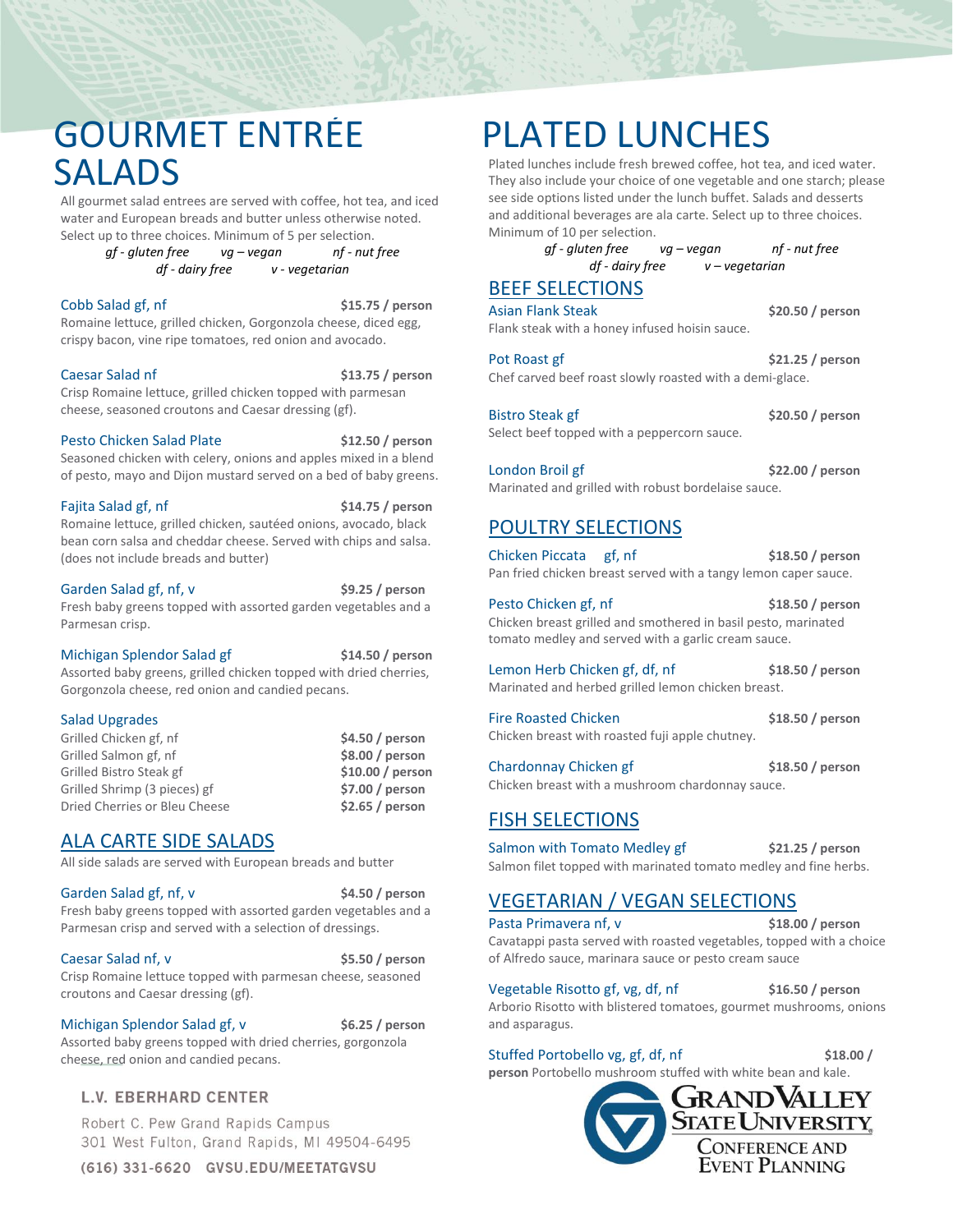# HORS D'OEUVRES

All hors d'oeuvres have a minimum order of 25 pieces unless otherwise noted.

> *gf - gluten free vg – vegan nf - nut free df - dairy free v – vegetarian*

Satay Chicken gf **\$3.25 / person** Served with sweet chili sauce (gf) and a peanut dipping sauce.

Buffalo Wonton\* nf **\$3.25 / person** Buffalo seasoned chicken, bleu cheese wrapped in a wonton sprinkled with bleu cheese dust.

Chicken Lollipops gf **\$3.25 / person** Frenched chicken wings with your choice of sauce, choose from traditional buffalo, peppercorn or sweet Asian.

Southwestern Eggroll\* **\$3.25 / person** Seasoned chicken, black bean corn salsa, aged cheddar cheese and southwestern ranch.

Blackened Beef Tenderloin Crostini\* **\$4.25 / person** Blackened beef tenderloin with horseradish cream sauce, Danish bleu cheese and green onion.

Sesame Beef Satay **\$3.25 / person** Asian marinated tender beef and sesame seeds

Roasted Meatballs nf **\$1.75 / person** Choose from BBQ, Marsala or Marinara.

Beef Carpaccio\* **\$3.50 / person** Thinly sliced beef, crostini, garlic herbed cheese and arugula.

Mini BLT\* **\$3.25 / person** Bacon, fresh tomato, arugula, aioli on a house made mini biscuit.

Bacon Wrapped Chorizo Dates\* nf **\$2.00 / person** Sweet California dates filled with Mexican chorizo sausage and wrapped with bacon and finished with a spicy sweet Thai glaze.

Mini Ham Biscuit\* **\$2.75 / person** Slow roasted southern ham, arugula, preserves and brie on a house made mini biscuit.

Chipotle Hummus Canape gf, v **\$3.25 / person** Chipotle hummus on a cucumber round with brunoise vegetables and cumin sour cream.

Fig and Proscuitto Skewer **\$3.00** / person Dried fig, prosciutto and grilled crunchy Italian bread.

# **L.V. EBERHARD CENTER**

Robert C. Pew Grand Rapids Campus 301 West Fulton, Grand Rapids, MI 49504-6495

(616) 331-6620 GVSU.EDU/MEETATGVSU

Charcuterie Board gf **\$225.00 / per 25** Assorted cured meats, cheeses, pickled items, baguette and crackers.

Jalapeno Bacon Wrapped Shrimp\* gf **\$3.25 / person** Jalapeno bacon wrapped shrimp with a barbeque glaze.

Steamed Shrimp gf, nf **\$3.00 / person** Steamed shrimp served with traditional cocktail sauce.

Smoked Salmon gf **\$225.00 / per 40** Smoked salmon, arugula, fine diced red onion, boiled egg, creamed cheese, baguette slices, capers.

Smoked Salmon Mousse gf **\$2.65 / person** Salmon mousse with roasted red pepper, red onion and capers on a crisp cucumber slice.

Maryland Crab Cakes nf **\$3.25 / person** Maryland crab cake served with a lemon dill cream.

Tuna Wonton\* **\$3.25 / person** Seared tuna, micro greens and wasabi aioli top a sesame wonton.

Pomegranate and Pistachio Crostini v \$3.25 / person Crunchy crostini topped with whipped goat cheese, chopped pistachios, pomegranate arils, orange-honey coulis and a hint of dark chocolate.

Goat Cheese & Mushroom Crostini\* nf **\$2.65 / person** crostini, goat cheese and wild mushrooms

Caprese Skewer\* gf, nf **\$2.95 / person** A skewer of fresh mozzarella cheese, fresh basil and tomato served with a balsamic glaze.

Vegetarian Quesadilla v **\$2.50 / person** Black bean and roasted corn served with sour cream and salsa.

Chicken Quesadilla **\$3.35 / person** Chicken, black bean and roasted corn served with sour cream and salsa.

Steak Quesadilla **\$3.35 / person** Steak with roasted peppers served with sour cream and salsa.

Beef Barbacoa **\$3.00 / person** Beef barbacoa served with black bean salsa, cilantro and onion in a plantain cup.

Tomato Bruschetta gf, nf, v  $$3.00 /$  person served with toast points.

Loaded Potato Skins **\$3.25 / person** Potato skins with cheddar cheese, bacon, scallions and sour cream.

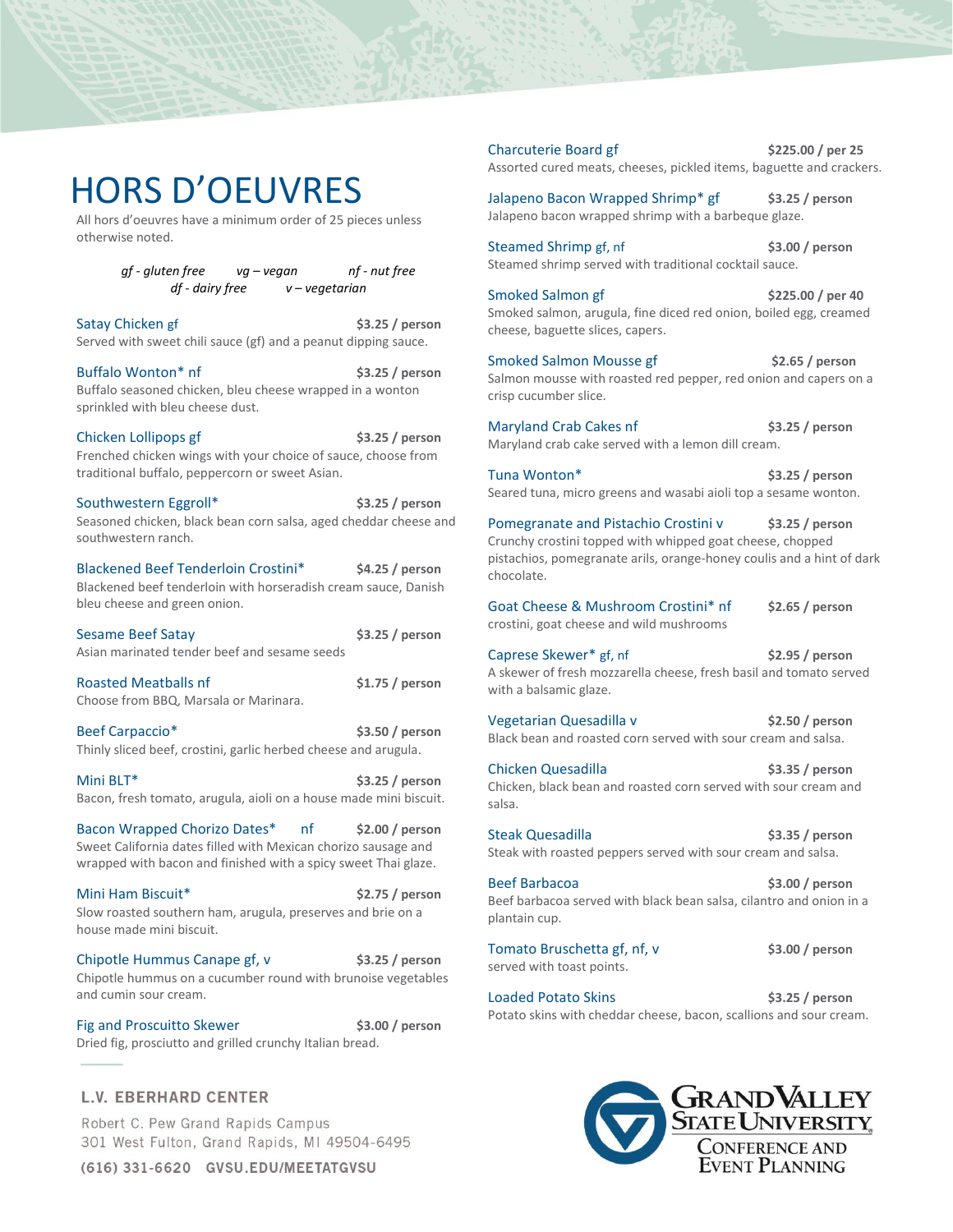Topped with your choice of mashed potato or mashed sweet potato "icing" and a smoky ketchup. Mini Spinach Pie v **\$3.00 / person** Creamy spinach and sundried tomatoes in a mini pastry shell. Mini Stuffed Sweet Peppers\* gf **\$2.95 / person** Mini sweet peppers, goat cheese, jalapeno, bacon and red pepper marmalade. Spring Rolls vg, nf **\$2.75 / person** Oriental spring rolls served with a sweet chili sauce. Domestic Cheese Assortment gf, nf **\$125.00 / per 25** Domestic cheeses served with an assortment of crackers. Gourmet Cheese Assortment gf, nf **\$150.00 / per 25** Imported and domestic gourmet cheeses served with an assortment of crackers. Fresh Seasonal Fruit gf, vg, df, nf  $\frac{1}{25}$ A seasonal fresh fruit display with fruit dip. Vegetable Crudité with Dip gf, vg, df, nf **\$80.00 / per 25** A variety of garden fresh vegetables accompanied by vegetable dip. Pinwheel Platter\* **\$95.00 / per 25** Roast beef and garlic herbed cheese, turkey, cranberry and walnut and ham, Swiss, arugula and honey mustard. Hummus Platter gf, vg, df **\$90.00 / per 25** Choose two of the following: Sun dried tomato, edamame, or traditional hummus served with pita chips and sliced cucumbers. Spinach and Artichoke Dip nf **\$80.00 / per 25** Signature three cheese artichoke spinach dip served with pita chips. Smoked Whitefish Dip **\$90.00** / per 25 Smoked whitefish dip with cracker assortment and cucumber slices. Fonduo **\$105.00 / per 25** chevre fondue and congnac fondue served with artisan breads. Beer Cheese and Pretzels **\$90.00 / per 25** Cheddar mascarpone and Perrin Black served with soft pretzel bites.

Stuffed Mushroom Caps nf **\$2.25 / person** Choose from Italian sausage (gf), veggie or cheese stuffed.

Mini Meatloaf Cupcakes **\$3.25 / person**

### **L.V. EBERHARD CENTER**

Robert C. Pew Grand Rapids Campus 301 West Fulton, Grand Rapids, MI 49504-6495

(616) 331-6620 GVSU.EDU/MEETATGVSU

# SLIDERS

Minimum 25 guests

| Pulled Pork Slider nf<br>Shredded pork with Cuban mojo or sweet baby rays bbg sauce.         | \$4.00 / person |
|----------------------------------------------------------------------------------------------|-----------------|
| <b>Burger Slider</b><br>Cheese, ketchup, mustard and mayo.                                   | \$4.00/person   |
| Tandoori Chicken Slider<br>nf<br>Tandoori chicken, hummus, red onion, cucumber, and lettuce. | \$4.25/person   |
| Mini Croissant Sandwich<br>Tarragon chicken salad                                            | \$4.00 / person |

Mini Lobster Roll **\$4.25 / person** House made lobster salad in a bite-sized brioche bread bowl

# PLATED DINNERS

All dinners include your choice of one vegetable and one starch; please see the dinner buffet for side selections. All dinners are also accompanied by a fresh garden side with European breads with butter, coffee, hot tea, and iced water. Dual entrees – higher priced entrée plus 25%.

> *gf - gluten free vg – vegan nf - nut free df - dairy free v - vegetarian*

# BEEF SELECTIONS

Beef Tenderloin gf **bluest and the S36.50 / person** Six ounce hand carved filet of beef topped with gourmet mushroom demi-glace or peppercorn sauce.

Peppercorn Encrusted NY Strip gf **\$35.00 / person** NY Strip encrusted with our signature peppercorn mignonette served with Guinness Danish bleu cheese cream.

Bistro Steak gf **\$30.50 / person**

Select beef topped with a red wine demi-glace.

Hickory Smoked Beef Brisket gf **\$30.50 / person** Slow roasted sliced hickory smoked beef brisket topped with a cherry

chutney.

Braised Beef Roast gf **\$30.50 / person** Beef roast with natural Jus Lie.

Asian Flank Steak **\$30.50 / person** Braised flank steak with a sweet Asian sauce.

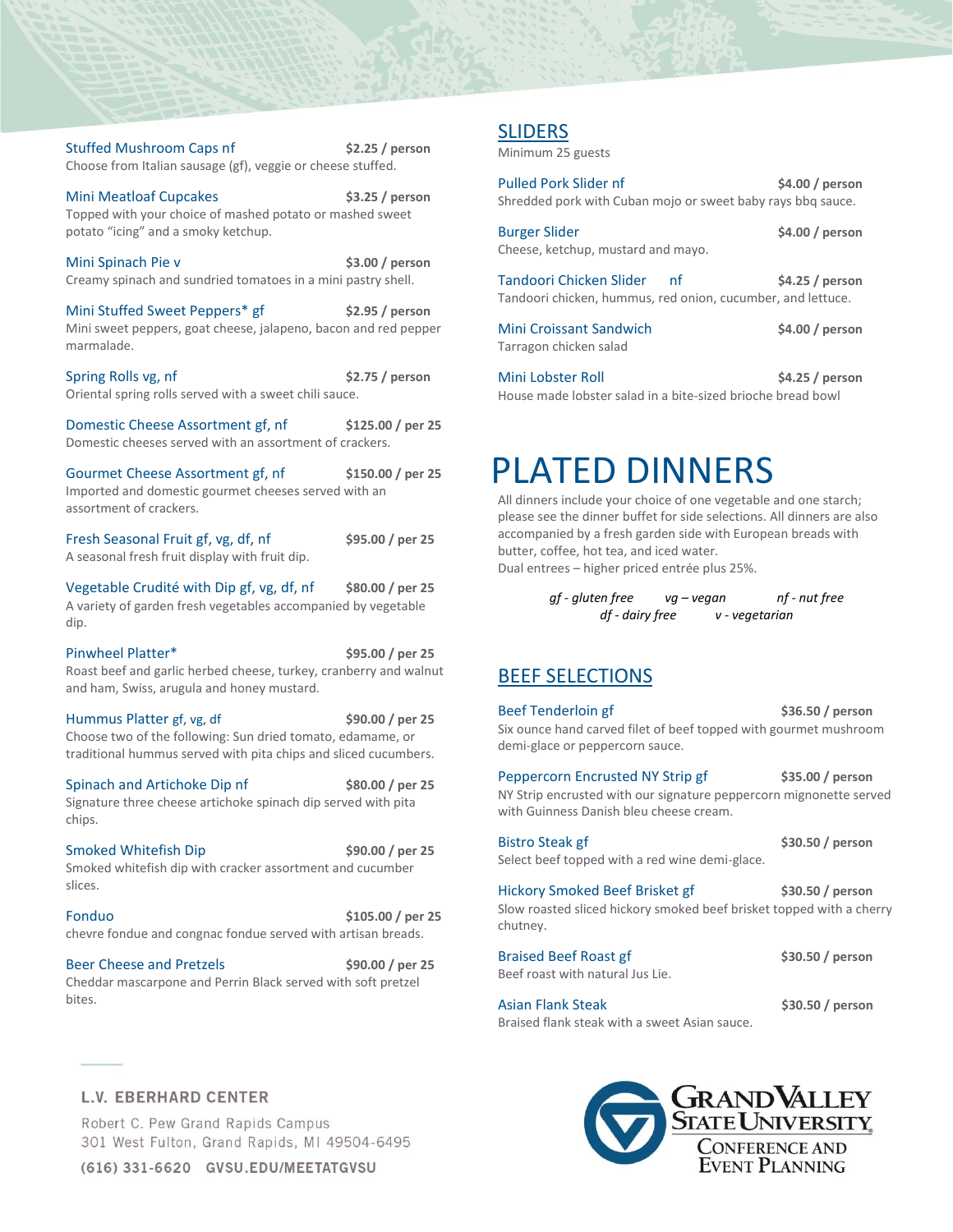# PORK SELECTIONS

Savory Bacon Wrapped Pork Tenderloin **\$27.00 / person** Pork tenderloin wrapped in hickory smoked bacon seared with a bacon, apple, and onion jus

Pork Tenderloin Medallions **\$27.00 / person** Pork tenderloin medallions with brandy cream sauce.

Southwest Pork Belly **\$28.50 / person** Topped with fresh black bean corn salsa and house made BBQ sauce.

# POULTRY SELECTIONS

All of our poultry selections are hormone and anti-biotic free.

Chicken Florentine gf, nf **\$26.50 / person** Grilled chicken breast smothered in our fresh spinach cheese mixture, topped with sundried tomatoes and served over a roasted garlic cream sauce.

Great Lakes Chicken **\$26.50** / person Chicken breast set atop a white wine cream sauce, accented with dried cherries, apples, pecans and garnished with creamed brie.

Chicken Marsala gf **\$26.50 / person** Chicken breast grilled and topped with Marsala demi sauce made with gourmet mushrooms.

Pesto Chicken gf, nf **\$26.50 / person** Grilled chicken breast smothered in basil pesto, marinated tomato medley and served with garlic cream sauce.

Fire Roasted Apple Chicken **\$26.50** / person Chicken breast with a fuji apple chutney.

Autumn Chicken **\$26.50 / person** Chicken breast with a Michigan autumn demi sauce with bacon, apple and onion.

Chardonnay Chicken, gf **\$26.50 / person** Chicken breast with a mushroom chardonnay sauce

Jerusalem Chicken **\$26.50 / person** Chicken breast grilled and topped with artichokes, mushrooms, garlic, and sundried tomatoes.

# SEAFOOD SELECTIONS

Salmon with Tomato Relish gf **\$30.50 / person** Salmon filet, fresh tomato relish, herbed cheese.

Blackened Salmon gf **\$32.00 / person** Fresh blackened salmon seared and crowned with a Danish bleu cream sauce.

# **L.V. EBERHARD CENTER**

Robert C. Pew Grand Rapids Campus 301 West Fulton, Grand Rapids, MI 49504-6495

(616) 331-6620 GVSU.EDU/MEETATGVSU

Mahi Mahi gf **\$30.50 / person** Grilled Mahi Mahi with a pineapple mango salsa.

Grilled Mediterranean Swordfish gf **\$30.00 / person** Grilled marinated swordfish topped with heirloom grape tomatoes, artichokes, fennel, charred leeks, capers, and shaved garlic, tossed in white wine lemon butter.

# VEGETARIAN / VEGAN SELECTIONS

These are complete meals therefore they do not include your choice of one vegetable and one starch.

Seared Polenta Cake gf, v<br>
\$26.50 / person Seared polenta cake with grilled asparagus, fresh grape tomatoes, goat cheese and mushroom blend served with marinara sauce. Can be made vegan upon request.

Vegetable Risotto gf, vg, nf, **\$25.75 / person** Arborio Risotto with blistered tomatoes, gourmet mushrooms, onions and asparagus.

Stuffed Portobello gf, vg, nf **\$25.75 / person** Portobello mushroom stuffed with kale and white bean.

Meatloaf vg **\$30.50 / person** Vegan meatloaf seasoned with Italian flavoring, presented with a pomodoro sauce.

Tagine vg **\$30.50** / person An amazing array of middle eastern spices, cilantro, squash, zucchini, tomatoes, garbanzo beans and dried apricots served in a half acorn squash bowl.

# CHILDREN'S SELECTIONS

The perfect choice for children under the age of 12. All children's meals are served plated and include a fruit cup as the first course. Please choose one selection below.

Chicken Fingers **\$15.25 / person** Served with mashed potatoes, green beans and accompanied with ketchup and ranch dressing.

Grilled Chicken Breast gf, nf **\$15.25/ person** Served with mashed potatoes and green beans.

Burger Sliders nf **\$15.25 / person** Two sliders served with potato chips.

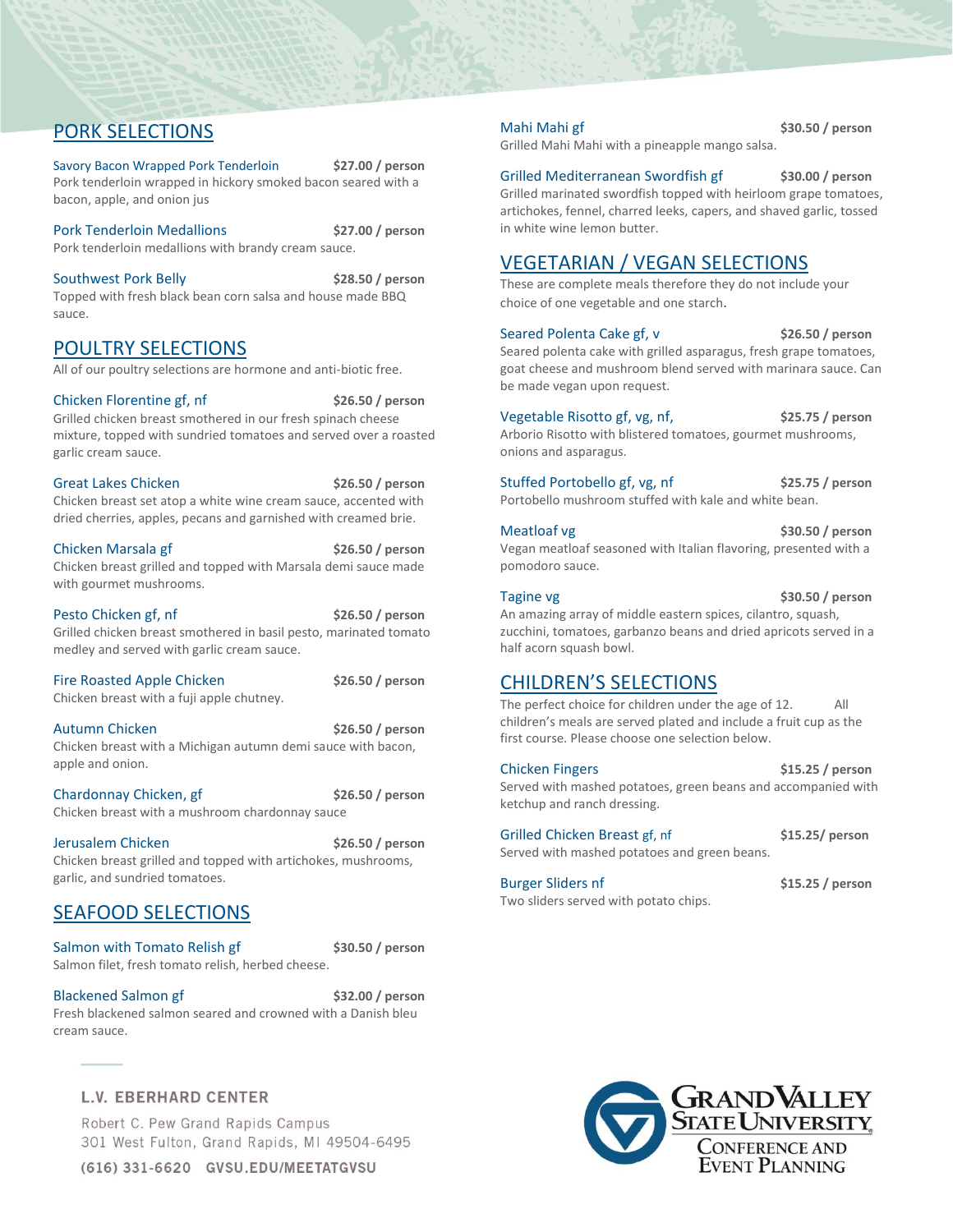# DINNER BUFFETS

All dinner buffets are served your choice of a garden or Caesar side salad as well as coffee, hot tea, and iced water.

> *gf - gluten free vg – vegan nf - nut free df - dairy free v – vegetarian*

## Two Entrées with Two Sides **32.00 / person**

# Buffet Entrée Selections:

Bistro Steak with Demi-glace gf Braised Beef Roast with Natural Jus Lie gf Flank Steak with sweet Asian sauce Hickory Smoked Beef Brisket with Cherry Chutney gf Savory Bacon Wrapped Pork Tenderloin Sliced Pork Loin with Brandy Cream Sauce Chicken Florentine gf Chicken Marsala gf Pesto Chicken gf Chardonnay Chicken gf Fire Roasted Chicken Autumn Chicken Jerusalem Chicken Mahi Mahi with Pineapple Mango Salsa gf Stuffed Portobello gf, vg, nf Tagine vg Seared Polenta Cakes

### Chef Carved Entrée Selections (+\$8.00 / person):

Beef Tenderloin Prime Rib Slow Roasted Turkey Breast Ham

### Vegetable Side Selections:

Green Beans Amandine gf, vg, df Asparagus with Lemon Butter gf, v Oven Roasted Brussel Sprouts, Bacon & Onion gf, df Chef's Primavera Vegetable Medley gf, nf ,v Honey Tarragon Glazed Carrots gf, nf, v Roasted Carrots and Onion gf, nf, v Roasted Root Vegetables gf, vg, df, nf

### Starch Side Selections:

Loaded Mashed Potatoes with Bacon, Cheddar, Green Onion gf, nf Garlic Mashed Potatoes gf, v Roasted Fingerling Potatoes gf, v Rosemary Garlic Roasted Redskin Potatoes gf, vg, df, nf Rosemary and Sage Yukon Potatoes Dauphinoise Potatoes gf, v, nf Rice Pilaf gf, df Vegetable Risotto gf, vg, df, nf (+\$2.00 / person) Twice Baked Potato (+2.00 / person) Four Cheese Cavatappi (+\$2.00 / person)

# STROLLING STATIONS

Beverages are not included with strolling stations but can be added for an additional charge. Chef attended stations are \$35 per service hour, per chef.

> *gf - gluten free vg – vegan nf - nut free df - dairy free v – vegetarian*

Gourmet Salad Station **\$7.25 / person** Served with European breads and butter. Gourmet mixed field

greens, assorted toppings, a parmesan crisp, ranch and balsamic vinaigrette.

#### Pasta Station **\$12.00** / person Served with garlic bread, parmesan and your choice of two of our Chef's specialty pastas:

**House made gnocchi with brown butter sage sauce (chef attended)** 

**Cavatappi pasta with pesto and primavera vegetables**

**Rigatoni with Italian sausage and tomato cream sauce**

**Farfelle Carbonara with bowtie pasta, chicken, peas, bacon and onion tossed in a rich cream sauce**

#### Build-Your-Own-Pasta (chef attended) **\$14.50 / person**

Includes garlic bread and parmesan cheese. Select two pastas, two sauces, two proteins and six mix-ins:

**Pasta (choose two):** farfalle, penne, rigatoni, cavatappi, elbow macaroni

**Sauces (choose two):** roasted garlic cream, alfredo, marinara, Bolognese, tomato cream, pesto, pesto cream, garlic butter sauce, four cheese brandy, beef demi- glace or mushroom cream.

**Protein (choose two):** Italian sausage, bacon, Italian meatballs, diced grilled chicken, mini shrimp, beef tips, salami, or pepperoni

**Mix-ins (choose six):** caramelized onions, peas, mushrooms, diced tomatoes, gourmet tomato medley, broccoli florets, bell peppers, cauliflower florets, primavera vegetable medley, roasted garlic, artichokes, baby spinach, bleu cheese crumbles

## **L.V. EBERHARD CENTER**

Robert C. Pew Grand Rapids Campus 301 West Fulton, Grand Rapids, MI 49504-6495



(616) 331-6620 GVSU.EDU/MEETATGVSU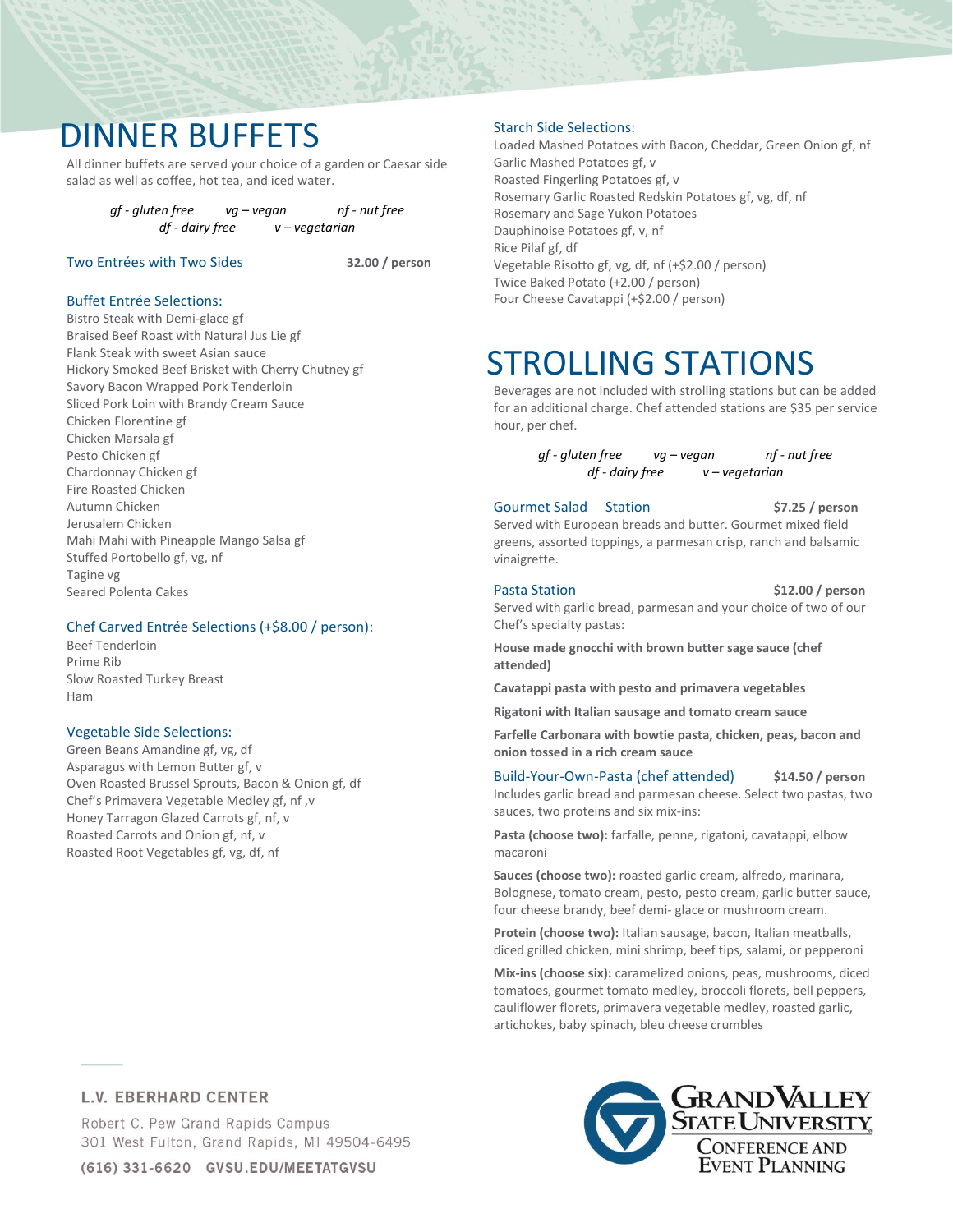### Carving Station (chef attended) **\$12.50 / person**

Please select one item. Each additional selection +\$7.00 / person.

**Stuffed Pork Loin gf** roasted pork loin with port wine sauce stuffed with spinach, gourmet mushrooms, and Applewood smoked bacon.

**Oven Roasted turkey Breast gf** served with traditional gravy.

**Slow Roasted Prime Rib gf** with choice of au jus or chipotle aioli.

**Roasted Leg of Lamb gf, nf, df** served with a mint jelly

Taco Station **by S11.75** / person Served with salsa, cilantro sour cream, flour or corn tortillas, and

your choice of two protein:

**Shredded & Spiced Chicken Thighs gf**

**Barbacoa gf**

**Gaucho Style Sirloin with Chimichurri Sauce gf**

**Mojo Shredded Pork**

Mediterranean Station **\$12.00 / person**

Choose two from the following:

**Chicken Souvlaki Gyros** pita wraps, shredded lettuce, diced tomatoes, and tzatziki sauce

**Mediterranean Lamb & Vegetable Kabobs gf**

**Greek Salad with Spiced Chicken gf**

**Grilled Shrimp Skewer gf** served with fresh tomato and bell pepper and sprinkled with feta

**Vegetarian Moussaka gf**

#### Taste of Asia Station **\$12.00 / person**

Includes fortune cookie. Choose two from the following:

Lettuce Wrap gf choice of sticky pork or beef, bibb lettuce, lime vinaigrette and Asian power slaw.

**Stir Fry gf** chicken, beef, or vegetable with cilantro-coconut rice

**Spring Rolls vg**

**Sesame Beef Skewer** tender marinated grilled flank steak sprinkled with sesame seeds

**Glazed Pork Belly** grilled and glazed with traditional Vietnamese sauce

# Build-Your-Own Crostini Station **\$10.75 / person**

**Fresh Toasted Crostini**

**House Made Tomato Jam**

**Sauteed Gourmet Mushroom Blend with Onion and Herbs**

**Blackened Beef Tenderloin**

**Smoked Salmon**

**Whipped Goat Cheese**

## **L.V. EBERHARD CENTER**

Robert C. Pew Grand Rapids Campus 301 West Fulton, Grand Rapids, MI 49504-6495

(616) 331-6620 GVSU.EDU/MEETATGVSU

# DESSERT MENU

*gf - gluten free vg – vegan nf - nut free df - dairy free v - vegetarian*

# Gourmet Cookie Selection v **\$1.85 / person** Homemade Brownie v **\$4.50 / person** Dark Chocolate with double chocolate chips topped with Chantilly whipped cream. Chocolate Coconut Custard gf,vg **\$5.50 / person**  Chocolate coconut custard, toasted coconut topped with coconut whipped cream. Chocolate Decadence gf, v  $$6.75 /$  person A classic flourless chocolate cake made with Peruvian and Venezuelan chocolate served with strawberry or raspberry cooli. Carrot Cake v **\$5.50 / person** Rich Carrot Cake topped with a smooth cream cheese icing.

Brownie Bites v **\$1.75 / person** Dark chocolate brownie with a fruit garnish.

Lemon Bars with Fresh Berries v **\$5.50 / person** Lemony tart bar topped with powdered sugar and lemon zest with fresh seasonal berries.

Triple Berry Cobbler v **\$5.50 / person** A traditional old style berry cobbler finished with a raspberry sauce and fresh seasonal berries.

Key Lime Tart v **\$6.75** / person Classic key lime filling with a graham cracker crust.

New York Style Cheesecake **\$6.75/ person** Traditional New York Style Cheesecake served with a choice of Strawberry cooli, raspberry cooli or blueberry compote.

Vanilla Bean Cheesecake Brulee gf, v **\$7.25 / person** Vanilla bean cheesecake garnished with fresh berries.

Mixed Berry Crisp v **\$6.50** / person Mixed berries served in an individual cup, served warm. **Gluten free available for + \$.75 / person**

Dessert Table v **\$11.25 / person** Chef's assortment of desserts that may include pies, mini desserts, variety of cheesecakes, cookies and flavored mousses.